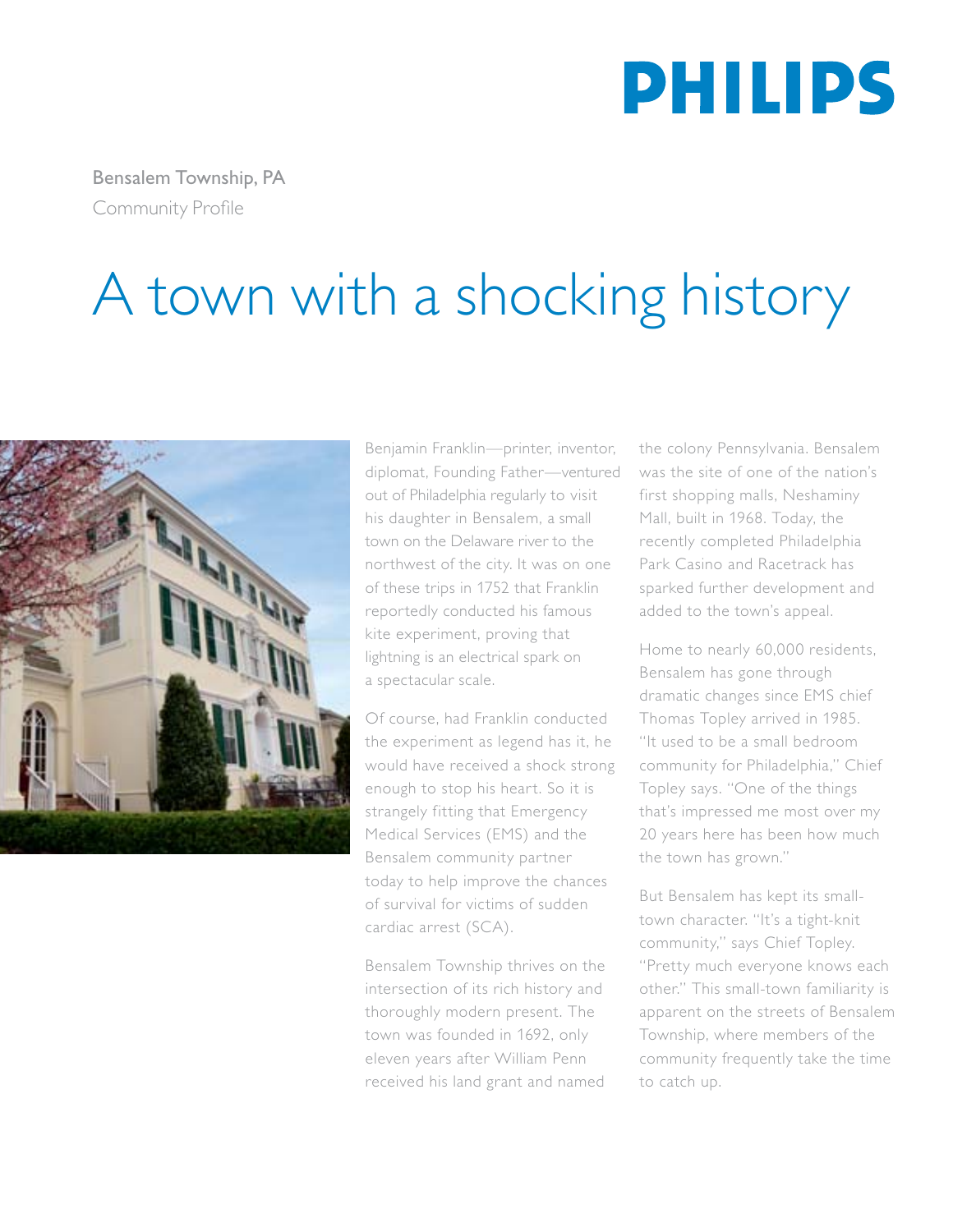## It's all about saving lives

It's also part of the reason that the partnership between EMS and the community at large has been so successful. The people of Bensalem all have a stake in the success of a program that strengthens the community's emergency response—because when SCA strikes, the whole community is affected.

In April 2007, at the Bucks County EMS Chief's Association breakfast, Mayor Joseph DiGirolamo and Philips Medical Systems received a citation for Bensalem's innovative community outreach program.

### The risks of sudden cardiac arrest

The American Heart Association estimates that SCA causes 250,000 out-of-hospital deaths every year in the United States.<sup>1</sup> That means someone dies as a result of SCA every two minutes.

SCA is often followed by ventricular fibrillation (VF), in which the heart muscle beats irregularly, failing to pump blood to the rest of the body. Only a shock from a defibrillator can stop VF and restore a normal heart rhythm. Each minute that passes before defibrillation decreases the victim's chance of survival by seven to ten percent.<sup>2,3</sup> Administering cardiopulmonary resuscitation (CPR) until defibrillation lessens this drop

to three to four percent per minute, but CPR alone cannot restore a normal heart rhythm. 2,3

A recent study found that public access programs that train lay volunteers in Automated External Defibrillator (AED) use in addition to CPR drastically improve survival rates over CPR-only programs.<sup>4</sup> Programs that put AEDs in highly visible public areas, paired with AED training for professional and lay first responders, have the potential to decrease the mortality rate for SCA nationwide. Bensalem Township, through the efforts of Chief Topley, Mayor DiGirolamo, and others, has instituted just such a program.

### **Statistics**

**Population:**  58,434

**Year of implementation:** 1999

**Trained responders:**  EMTs and paramedics, firefighters, police officers, citizen responders

**Number of AEDs:**  50+

#### **AED locations:**

All ambulances, police cars, and fire marshal vehicles; fire trucks; city municipal offices; athletic fields; schools; private businesses; Commerce Bank Amphitheater; Philadelphia Park Casino and Racetrack.



All-Terrain Vehicles operated by Bensalem EMS are equipped with defibrillators.



Philips Q-CPR helps guide trained responders giving CPR.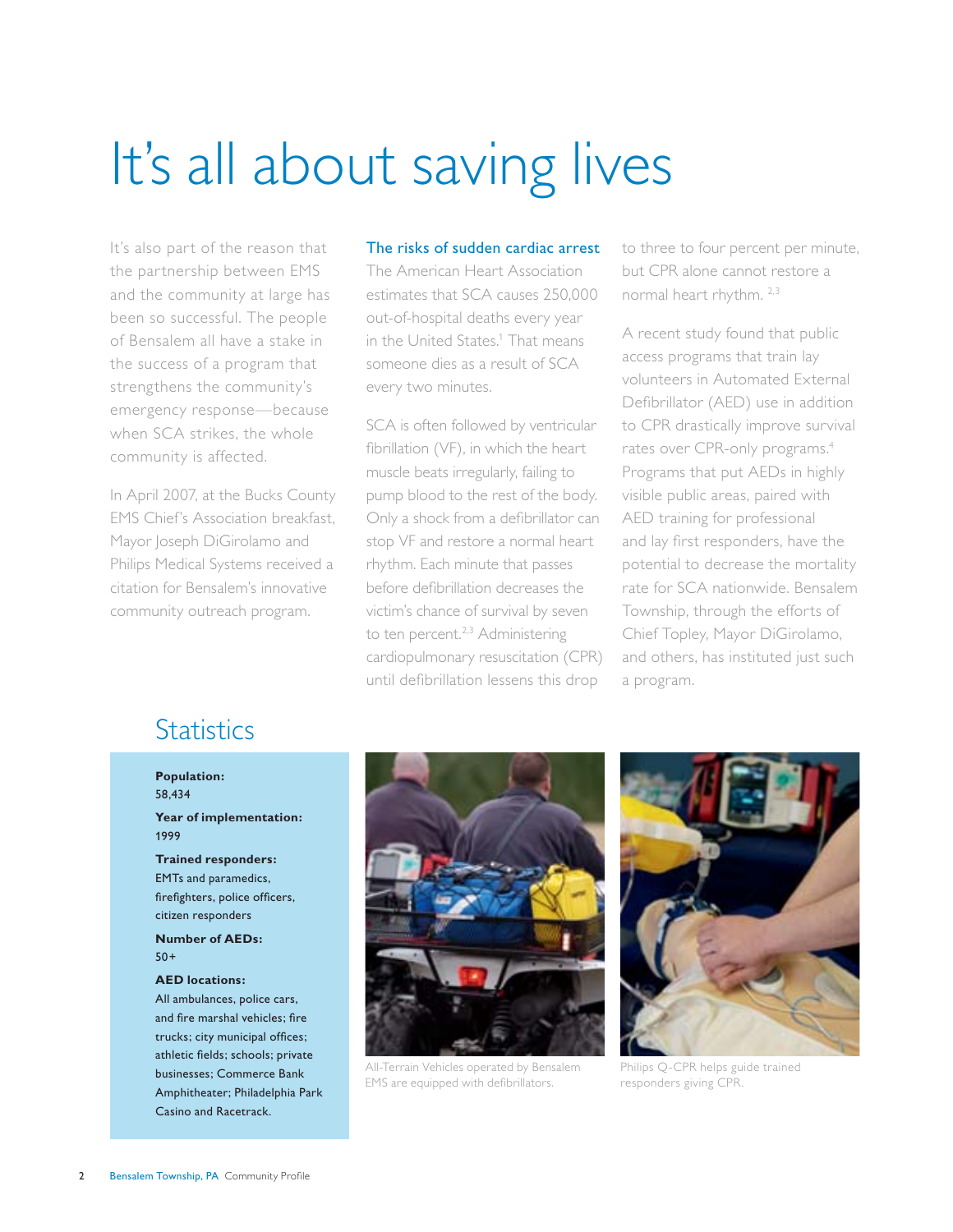### A partnership for life

Chief Topley started Community Outreach and Public Education (COPE), in 1999. The program began as an effort to improve the community's response to emergencies through education, including first aid, CPR, and AED training. "We wanted to partner with the community so they would feel ownership for EMS," says Chief Topley.

Four police cars received AEDs in 1999 as the first step in introducing AEDs into the community's emergency response system. Now, Bensalem Township has more than 50 AEDs, according to Fred Harran, Director of Public Safety. They are in every ambulance, police and fire marshal's car, and all

but one fire truck. Two daycare facilities, the Commerce Bank Amphitheater, Philadelphia Park Casino and Racetrack, Bensalem school district, and local athletic organizations all have AEDs.

Through COPE, Bensalem certifies nearly 7,000 emergency personnel and lay responders per year. A training course for the town's Scouts earns them a merit badge. In addition to CPR and AED training, Bensalem EMS also offers training for Q-CPR, a Philips device that helps responders to administer CPR correctly.

Steven Moran, who was Director of Public Safety when the AED program was first implemented, says AED training adds a valuable skill for first responders. "You have to be able to perform the best service you can with the skill sets you have," says Moran. "AEDs add skill sets to help save lives."

For local businesses that want to start an AED program, EMS offers direction and training. Bensalem EMS also provides maintenance for the town's AED units, replacing defibrillation pads as they expire, for example. According to Moran, "It's a critical positive step for your employees. And the life that's saved could be your own."



### "If you have the equipment, the potential is there to save a life."

Sgt. Mike Marren, Bensalem Police Department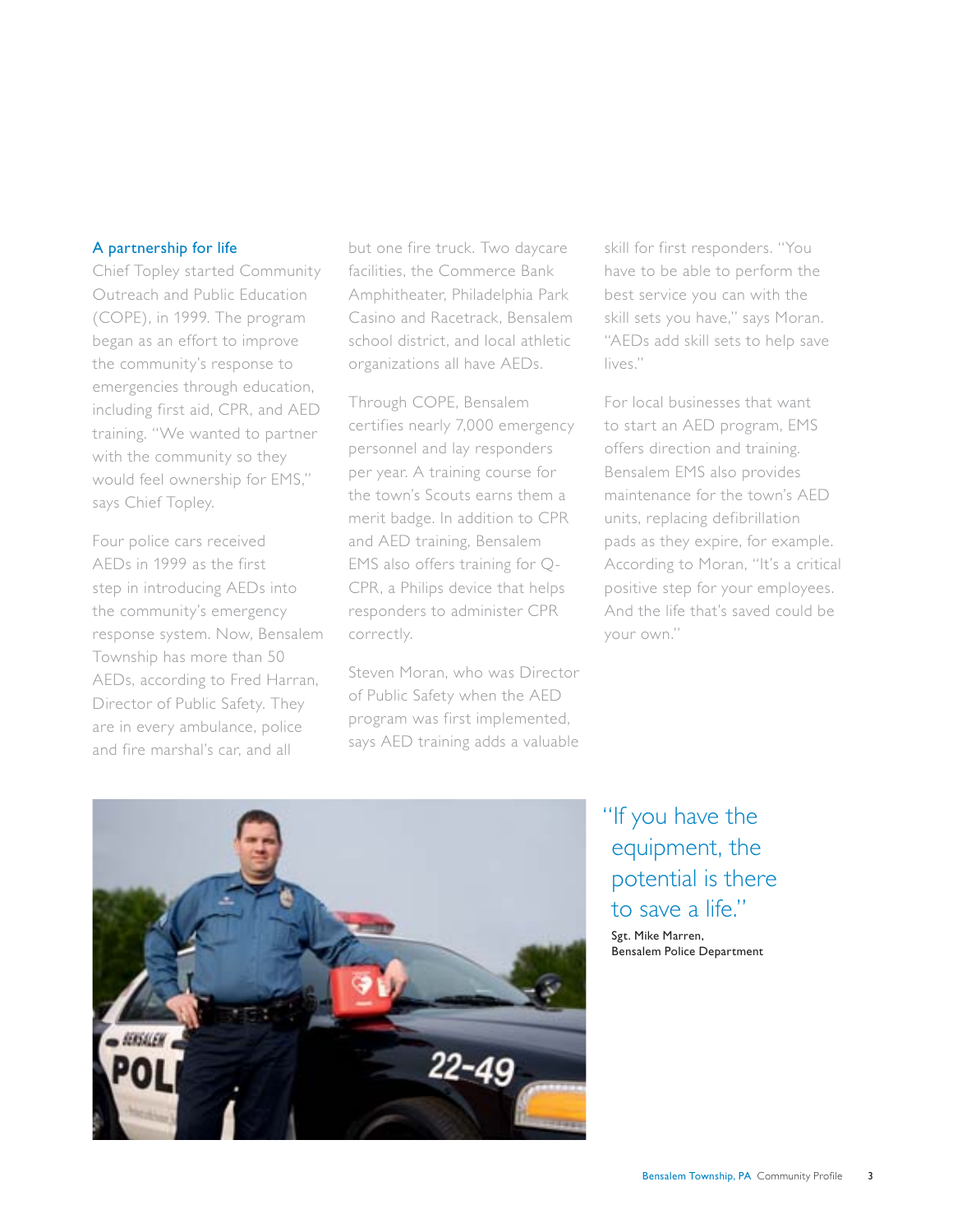

For the town's popular Bensalem Fall Festival at the Commerce Bank Amphitheater, EMS outfitted two All-Terrain Vehicles with AEDs and the Philips MRx, a combined defibrillator and patient monitor. The presence of these high-visibility vehicles raised awareness for the

COPE program. Since they could go anywhere on the fields, even where ambulances could not, the All-Terrain Vehicles also insured that EMS could respond to any emergencies in the crowd of 12,000 revelers.

## Philips HeartStart AEDs: Performance and simplicity

Philips HeartStart AEDs combine proven defibrillation technology with remarkable ease of use, making them the AEDs of choice for Bensalem Township.

SMART Biphasic defibrillation technology is at the heart of Philips HeartStart AEDs. The biphasic waveform delivers a highly effective defibrillation shock that is designed to minimize post-shock trauma to the heart. HeartStart defibrillators feature clear, calm voice commands and descriptive visual icons to lead trained responders through the process of defibrillation.

Sgt. Mike Marren of the Bensalem Police Department is also an EMT and helps to train his fellow officers in CPR, first aid, and AED use. Sgt. Marren reports that the HeartStart defibrillator is "very easy to use" and that Chief Topley and the others involved with choosing Philips AEDs "did their homework very well." With a police force of 105 officers,



Sgt. Marren says, "I've never had anyone say they don't understand this. It walks you through from the first step to the last step."

Bensalem's emergency responders are especially pleased with preconnected Philips Smart Pads. Smart Pads can be used on adult or pediatric patients. This simplicity reduces the stress on the responder, according to Fred Harran, Director of Public Safety. "In the heat of the moment, especially with a juvenile arrest, there is less confusion with one set of pads," Harran says. "Anything simpler is better."



"Philips is a good business partner. A good product for a good cause is an easy sell." Fred Harran, Director of Public Safety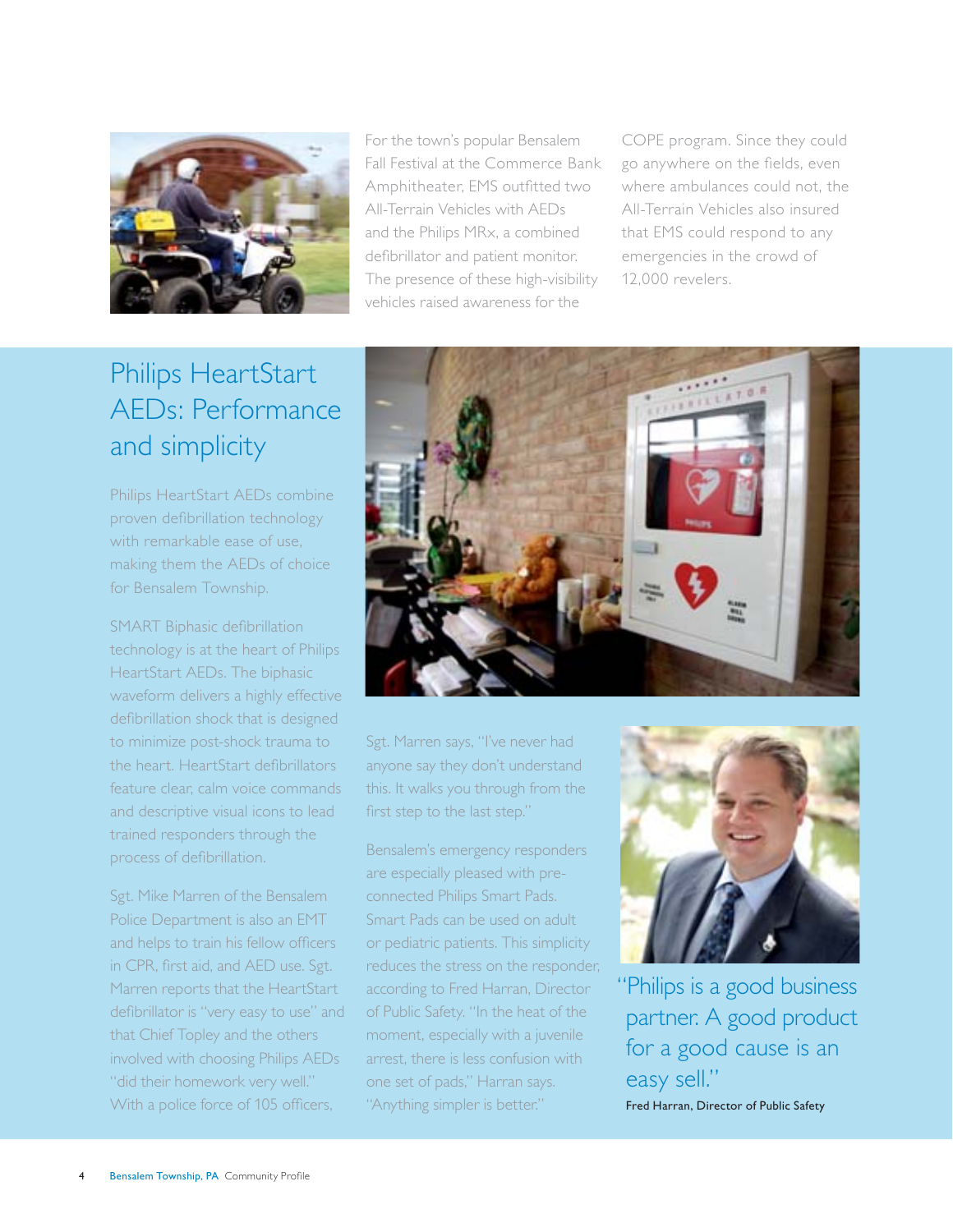## Decreasing time to treatment



Bensalem EMS is committed to improving the chances of survival for victims of SCA. In addition to placing AEDs where trained responders can use them, EMS is using Philips technology to get patients treated faster. Once a victim of SCA has been defibrillated and normal heart rhythm has returned, the underlying cause of the arrest still has to be treated at a hospital. If the patient is suffering from acute myocardial infarction, their ultimate destination may be the cath lab.

Bensalem EMS, with the help of Philips MRx monitor/defibrillator, is working to reduce the time

it takes to reach the cath lab. With the Philips MRx in the ambulance, paramedics can perform a diagnostic 12-lead electrocardiogram (ECG) on a patient and transmit it to the emergency department ahead of them. The ECG allows clinicians at the hospital to begin to assess the condition of the patient's heart and make a plan for when the patient arrives. For example, clinicians at the hospital can scramble a cath lab team, or prepare thrombolytic therapy. Since the MRx allows a hospital to begin organizing its resources before a patient even arrives, it can help dramatically reduce treatment delays.



Thomas Topley, Bensalem EMS Chief. The matrice of the way to the way to the way to the way to the way to the way to the way to the way to the way to the way to the way to the way to the way to the way to the way to the way the ED can speed treatment.

The American College of Cardiologists recommends that no more than 90 minutes pass between ED arrival and angioplasty (door to balloon). With the MR<sub>x</sub> on board their ambulances Bensalem has a goal of 45 minutes between EMS dispatch and the patient's arrival in the cath lab.

Having the technology to monitor 12-lead ECGs and send them ahead of the ambulance allows medics to "proactively effect advanced patient care," says Chief Topley.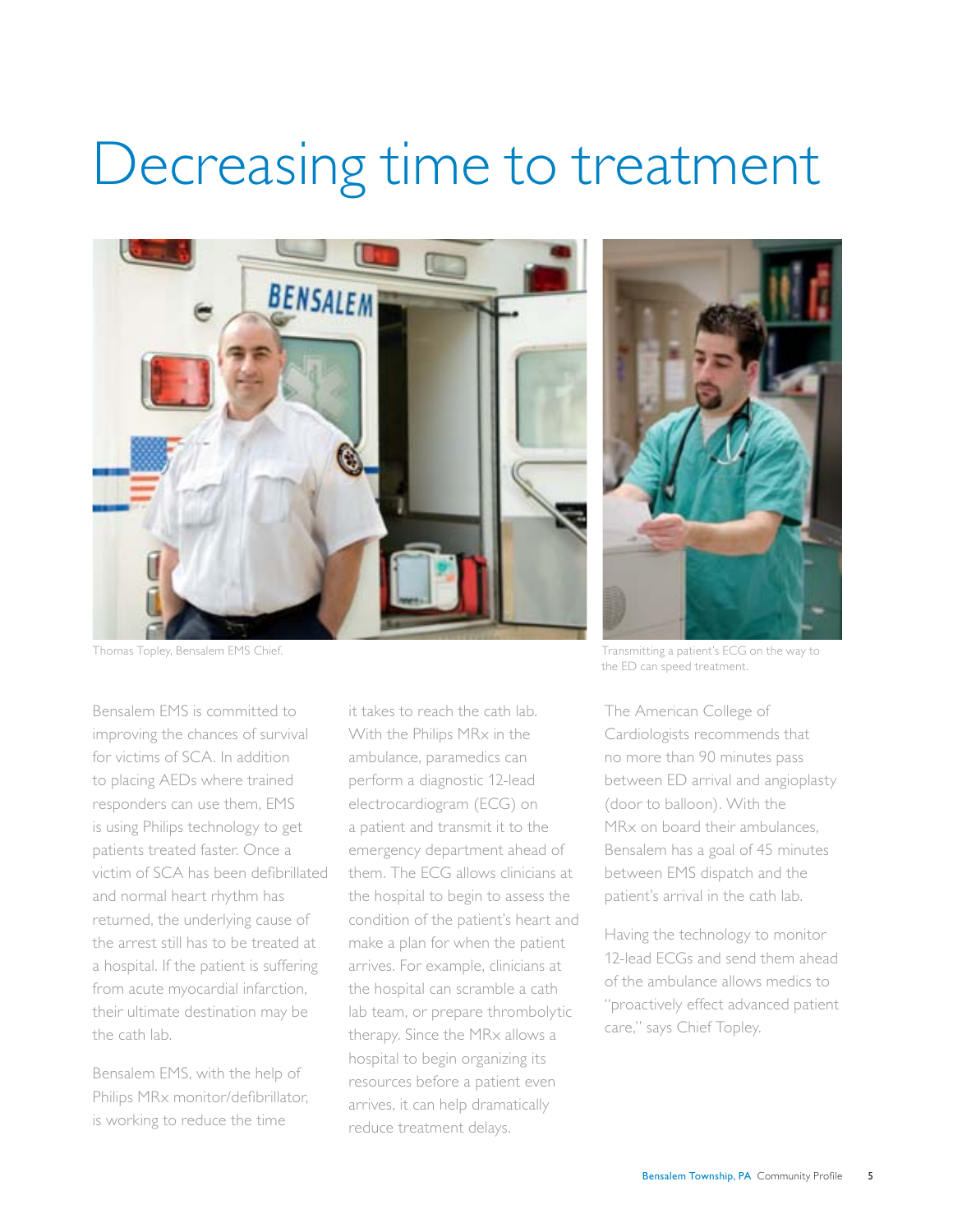# A community effort

Bensalem's SCA response program has been made possible by funding from a number of sources. Local physician and Rotarian Dr. Joel Kravitz spoke to his Rotary Club about the function of AEDs and their importance at the start of the COPE program. "The term 'AED' had no meaning when I spoke to them," says Dr. Kravitz, a specialist in occupational medicine.

"What if the police could be there in five minutes?" Dr. Kravitz recalls saying. "It could mean the difference between life and death." So the Rotary Club focused on providing the town's police officers with AEDs and training.

Additional funding came from the Bensalem Chamber of Commerce, the Fireman's Relief Association, and the Commonwealth of Pennsylvania. State Representative Gene DiGirolamo has been a committed supporter of the program whose fundraising has helped bring AEDs to Bensalem's athletic fields and associations.

Mayor Joseph DiGirolamo's support has also been critical to encouraging donations and getting AEDs placed throughout the community. For example, Bensalem Township installed an AED at the Commerce

Bank Amphitheater, a popular venue for large events. The budgets of the Bensalem school system, Police Department, Fire Department, and EMS have purchased further AEDs. Private businesses like Philadelphia Park

Casino and Racetrack, and other local employers have invested in AEDs, for which Bensalem EMS provides training and maintenance. And Bensalem's investment in AEDs has paid off in lives saved.



Mayor Joseph DiGirolamo. Dr. Joel Kravitz.





Members of the Nottingham Fire Company.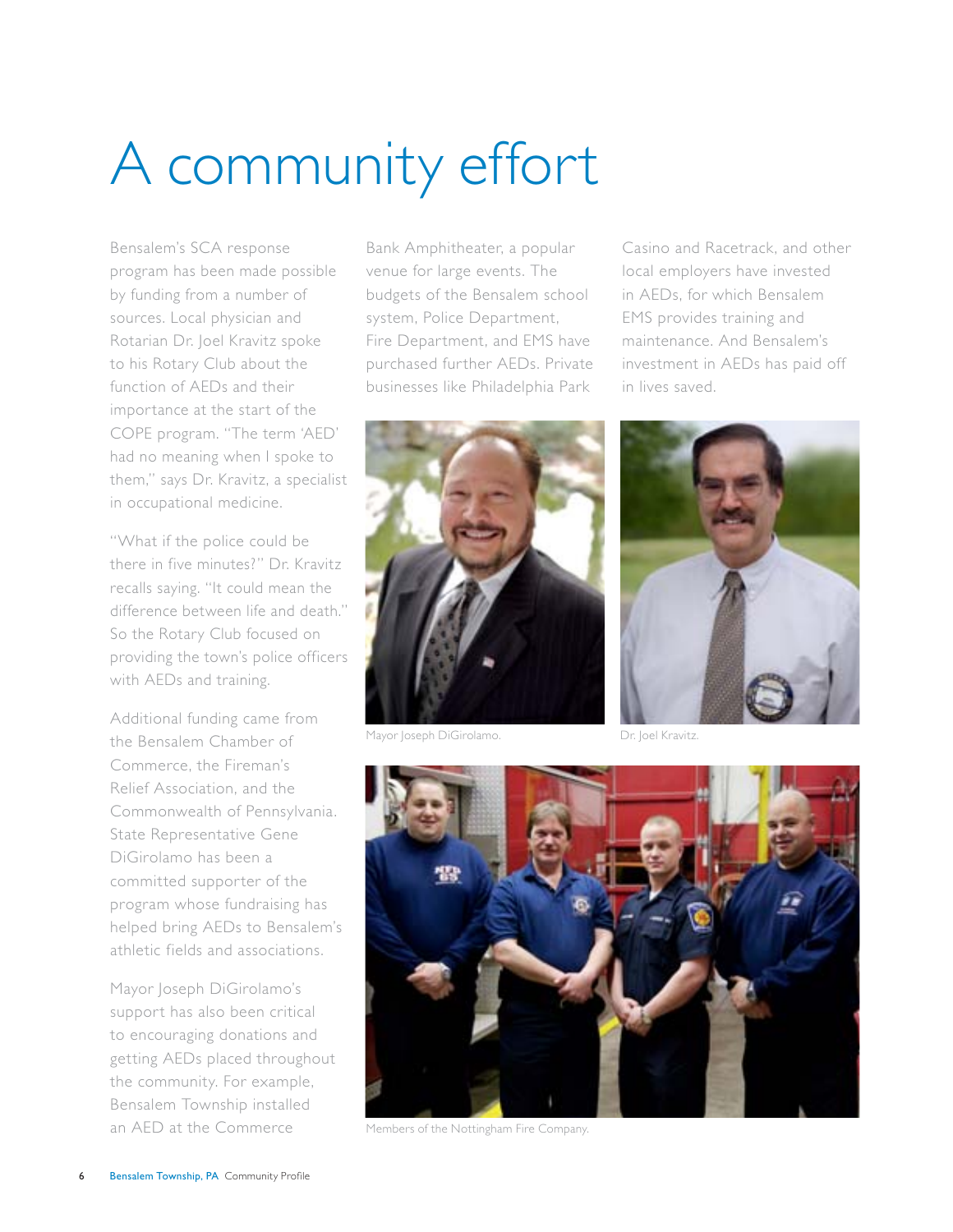# Saving lives



"If you have the equipment, the potential is there to save a life," says Sgt. Mike Marren of the Bensalem Police Department. Sgt. Marren knows this firsthand. At 10 am on November 4th, 2006, Sgt. Marren was having a conversation outside Philadelphia Park Racetrack when he received a call. Someone had suffered a cardiac arrest on the fifth floor.

The 73-year-old man exercised regularly, was in good shape, and had no prior cardiac problems. But on that morning his heart gave out, and he collapsed.

When Sgt. Marren arrived on the scene two and a half minutes later, an off-duty nurse was administering CPR. Sgt. Marren had brought the AED from his cruiser, and he applied the pads. The AED indicated that a shock should be given, so Sgt. Marren stopped CPR and gave the shock. The patient's breathing and pulse returned, though they were weak.

Bensalem EMS arrived five minutes later and transported the man to the nearest emergency department. On the way, the patient's heart resumed VF, and using the MRx in the ambulance, medics gave another shock.

"I spoke to the man's daughter," says Sgt. Marren, "and she said that he was conscious the next day in the ICU. His prognosis was a full recovery. There was no loss of oxygen to the brain." Sgt. Marren reports the man is now doing very well.

In 2002, Deputy Chief Robert Sponheimer of the Nottingham Fire Company and his family were cleaning up after Christmas dinner when they received a call from next door. A neighbor had collapsed.

"It was a slushy, snowy night," recalls Sponheimer. "The gentleman had a prior medical history and a bad knee, so I expected he had fallen." But when Robert and his brother Fred, also a firefighter, arrived, they found that the man had collapsed after suffering SCA.

Sponheimer and his brother administered CPR and called the Fire Company. Nottingham Fire Company was the first fire company in Bensalem Township to adopt AEDs in the mid-1990s. Now, all of the Company's trucks are equipped with AEDs. When the fire truck arrived, Sponheimer was able to use the truck's AED to deliver a shock.

"By the time the ambulance squad arrived, about eight minutes later, the patient had a rhythm," Sponheimer says. Bensalem EMS intubated the patient and transported him to the emergency department. The man was released from the hospital several months later. "He's well to this day," says Deputy Chief Sponheimer.

Most recently, on March 26, 2007, a 17-year-old male student at Bensalem High School who had recently undergone surgery for a congenital heart defect collapsed in the middle of class. Police officer Valerie Ridge arrived within two minutes with her AED and shocked the patient. Once Bensalem EMS arrived on the scene, they connected the patient to their MRx monitor/defibrillator and delivered another shock, converting the patient to normal sinus rhythm.

On the way to the emergency department, paramedics in the ambulance used MRx's wireless capability to send the patient's ECG to the hospital, which allowed them to plan for the young man's arrival.

Eventually, the patient was transferred to Children's Hospital of Philadelphia. Bensalem EMS faxed information about the event stored by their AEDs to CHOP to help them assess the patient's condition.